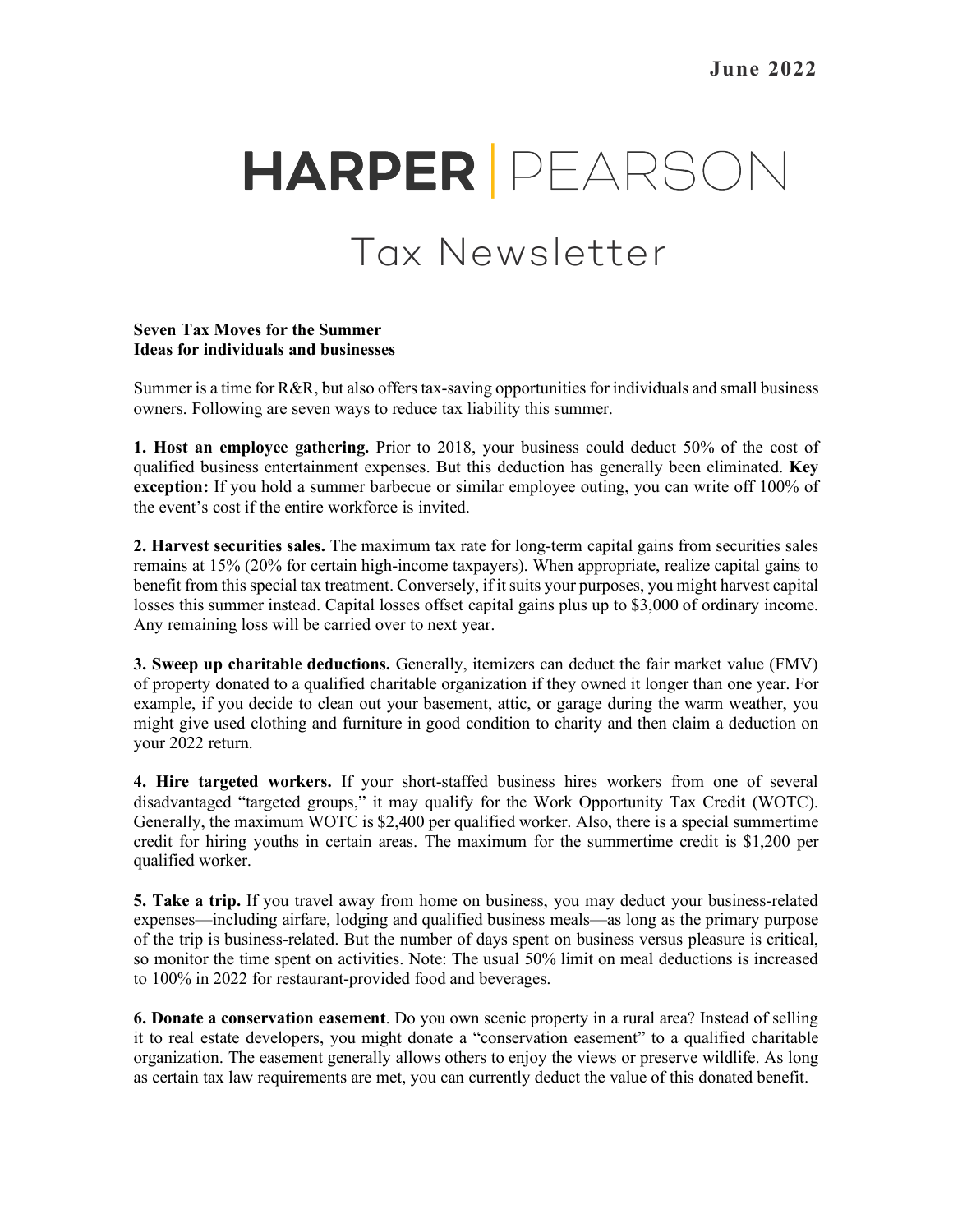**7. Sidestep a tax penalty**. The tax law requires you to pay income tax through withholding and/or installment payments during the year. The next quarterly installment due date is **June 15.** To avoid an "estimated tax penalty" for 2022, ensure that you pay at least 90% of your current tax liability or 100% of the prior year's tax liability (110% if your AGI exceeded \$150,000).

These are just seven possibilities to consider this summer. Schedule a mid-year meeting with your tax advisor to discuss whether any of these ideas, or others, apply to your situation.

#### **Do's and Don'ts for a Windfall Manage your money carefully**

Suppose you have just inherited a significant sum of money from a parent, grandparent or other relative. Your first inclination may be to rush out and buy that top-of-the-line car you have had your eye on or book the exotic vacation trip you have been dreaming about for years. This is not to say you should not indulge in any luxuries—you are deserving, after all—but use some discretion and avoid impulse buying. Instead, try to develop a plan based on sound financial principles.

What should your plan incorporate? Here are several do's and don'ts you might observe.

**DON'T** count your chickens before they hatch. If you have been banking on the inheritance for an extended period of time, you may be disappointed by the amount you eventually receive after the federal and state taxing authorities take their cut. What's more, assets may be worth less than you imagined or might be eroded by end-of-life expenses. Watch what you spend before you actually have the cash in hand.

**DO** review your insurance coverage. Once you have established the amount you will receive, or close to it, you might adjust your insurance to reflect your change in circumstances. For instance, an umbrella policy added to your automobile and home insurance can be used to protect you from personal liability. Also, additional life insurance or long-term care insurance may be more affordable to you now.

**DON'T** do anything rash. In the flush of your newfound wealth, you might quit your job or make other life-altering decisions. Although more options will be available to you, take stock of your situation before you make any quick moves. Remember that a \$1 million inheritance earning 10% a year would produce an annual return of \$100,000, which may not be enough for you to retire on, at least not before the usual age.

**DO** put your money to work right away. For example, you can place your funds in an interest-bearing account while you coordinate your game plan. Even if it earns a minimal amount, it is better than nothing. Then you can decide how and where to best invest the funds based on your particular situation.

**DO** prioritize your wish list. Your next move may depend on where the money is best served. Do you need to put away funds for a child's college or grad school education? Would you like to live in a bigger home? Have you saved enough for retirement? The answers to these questions can help point you in the right direction.

**DON'T** go it alone. Last, but not least, you will likely face investment options, financial decisions, and other complications you have not encountered before. With experienced professional advisors at your side, you can address these questions and move forward in a sensible manner.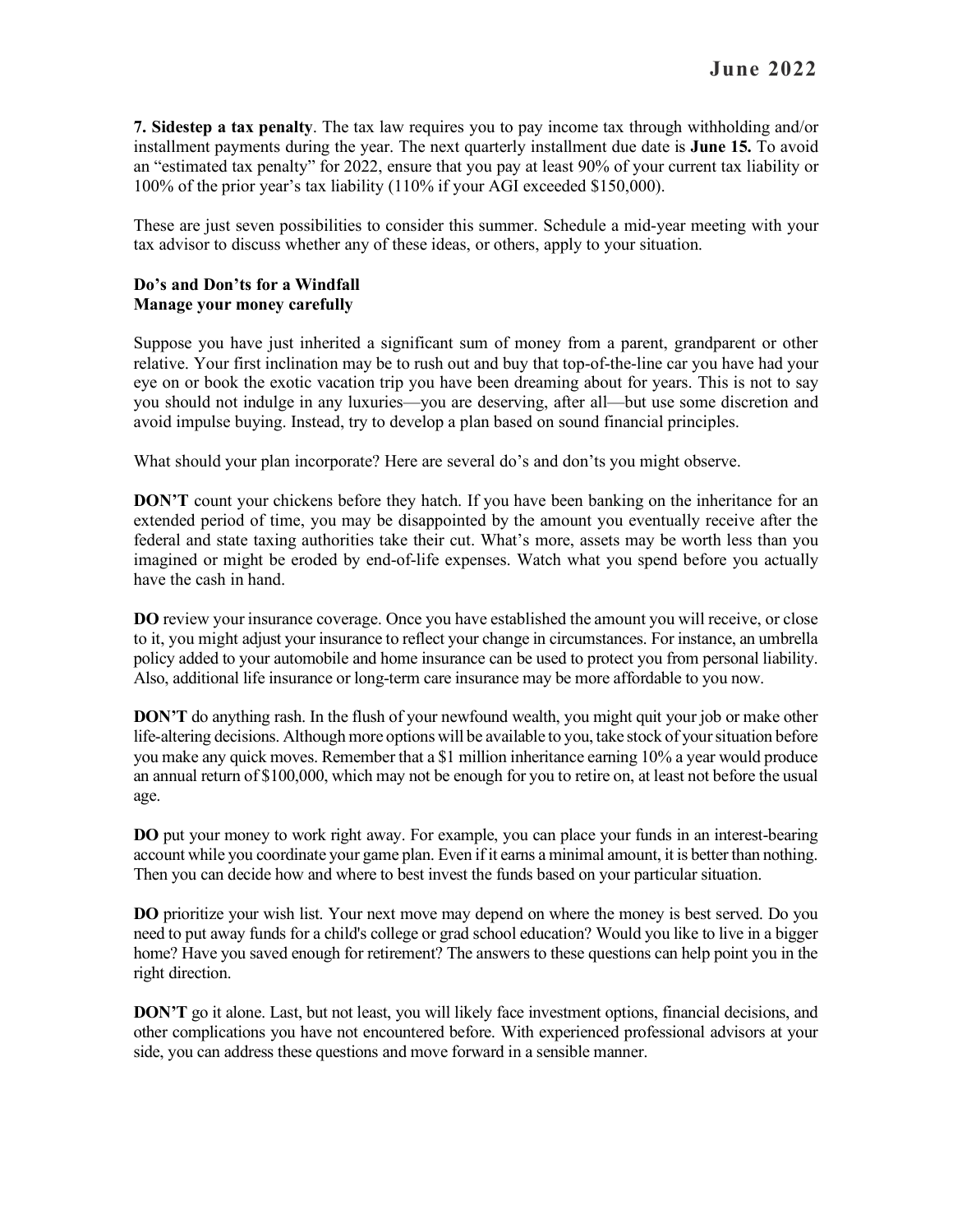#### **How to Postpone Estate Tax Special election for small businesses**

Do you own a small business interest that is your pride and joy? Although you may have spent years building a successful enterprise, your family may be forced to sell it soon after your death to pay the federal estate tax bill. The full amount of estate tax is due nine months after an individual's death. Fortunately, there is some tax relief available for a family that inherits a small business.

**Timely tax break:** If the estate qualifies, the executor can elect under Section 6166 of the tax code to pay no tax on the business interest for five years. And subsequent payments can be stretched out over ten years. Result: Your family can take up to 15 years to pay the tax. (Actually, it is a 14-year extension since the due date for the last installment of interest coincides with the first installment of tax.)

There is, however, one catch. Interest must be paid each year on the unpaid portion of the tax. But the estate pays only 2% on the tax attributable to the first \$1 million of the business interest. The interest rate for tax underpayments applies to any amount above \$1 million (subject to inflation indexing). The threshold for 2022 is \$1.64 million.

This special Section 6166 extension is not automatically available. To qualify, the following three requirements must be met.

- The decedent must have been a U.S. citizen or resident at death.
- The interest in the closely-held business must comprise more than 35% of the decedent's adjusted gross estate.
- The election must be made by the estate's personal representative on an estate tax return filed in a timely manner.

For purposes of the 35% test, the calculation is based on subtracting from the gross estate certain deductions such as debts, funeral expenses, administration costs, mortgages, and liens. However, these deductions are taken into account prior to applying any available charitable and marital estate tax deductions.

In addition to the requirements stated above, you must have operated the business as one of the following: (1) a sole proprietor; (2) a partner with an interest of 20% or more in the partnership, or with an interest in a partnership that has no more than 45 partners; or (3) a corporate stockholder owning 20% or more of the voting stock, or owning stock in a corporation with no more than 45 shareholders.

**Caution:** The benefit of this special provision may be lost if all the i's are not dotted and the t's are not crossed. Do not hesitate to ask your professional advisors for assistance.

### **Tax Ace in the Hole**

Perhaps you live in an area where a golf or tennis tournament or a concert series is being held this summer.

**Unique tax break:** You can rent out your home to event-goers for up to two weeks without paying a penny of tax on the rental income. It is 100% tax-free.

On the other hand, you cannot deduct rental expenses, either. There are no federal income tax consequences to this short-term rental—period.